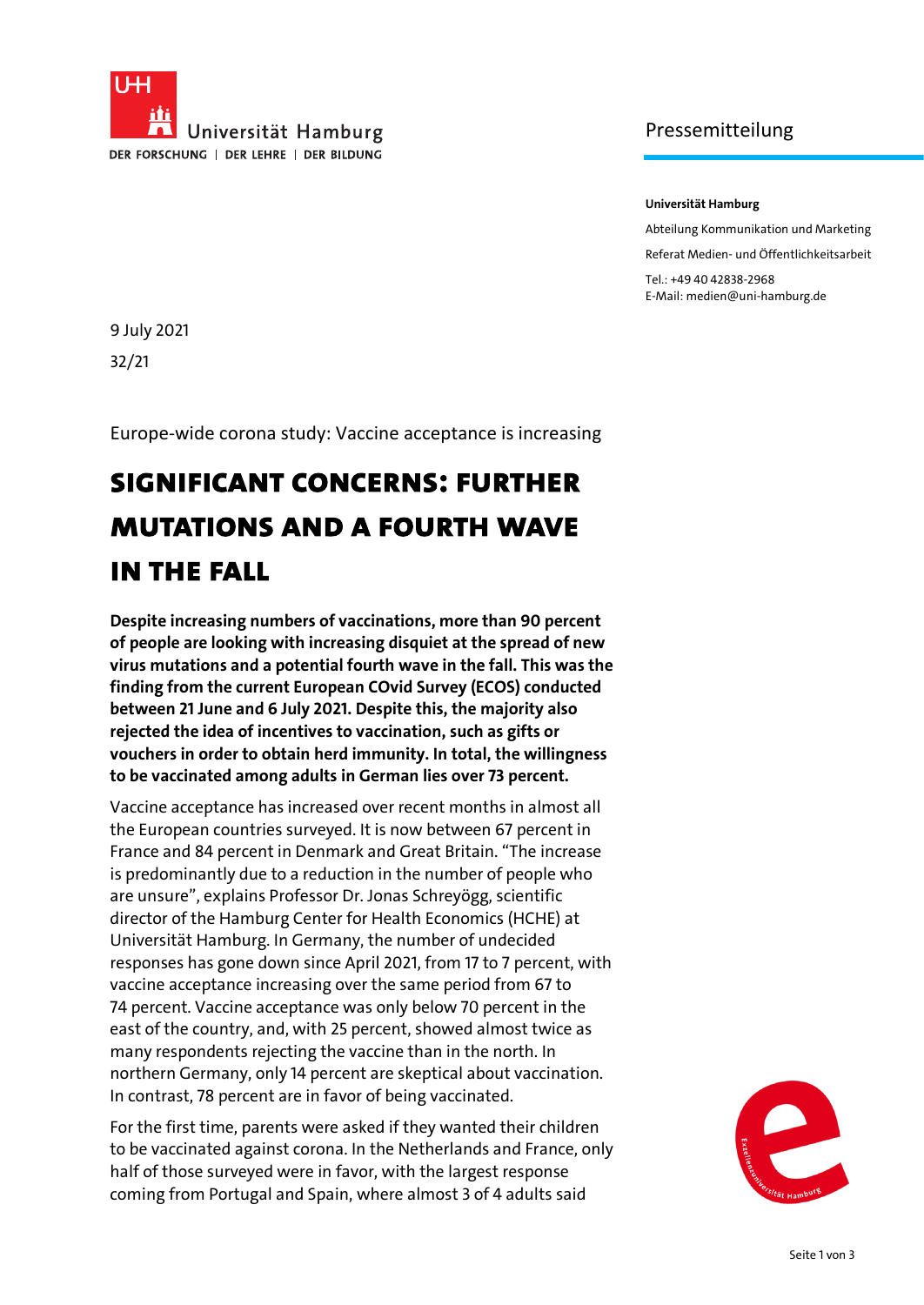they were in favor of vaccinating their children against corona. In Germany, the response was 53 percent. "In principle, parents were in favor of vaccinating their children to protect them from a corona infection. For many parents, the limited data available on potential side-effects is the main reason why they are hesitant." clarified Schreyögg.

#### **No end in sight? Concerns about the fall**

Even though the number of vaccinations is increasing and the incidence rate is going down, many people are concerned about the further development of the pandemic. "Within Europe, we are seeing a north-south divide," explains Jona Schreyögg. The fear of further virus-mutations is particularly high in Spain and Portugal, with 96 and 97 percent respectively expressing disquiet. In Portugal, 75 percent of the population even admitted to being very or extremely worried. The numbers of those very or extremely worried in Germany were markedly lower at 87 and 51 percent, but 9 out of 10 say they are worried to some degree. The question as to whether there might be a fourth wave in the fall showed very similar results. Only 10 percent of those surveyed in Germany stated they were not worried, 57 percent in contrast are very or extremely worried. "Here as well, we see that the population is increasingly worried, from Denmark down to the Mediterranean" points out Schreyrögg.

### **Money and gifts to achieve herd immunity?**

Could providing incentives to get vaccinated accelerate the progress towards herd immunity and thus reduce people's concerns? "We have investigated whether the measures used, for example, in the USA or in Israel, would also work in Europe." reveals Schreyrögg. Whether a restaurant voucher, lottery ticket, or 100 Euros for a vaccination, 54 percent of those surveyed rejected the idea of incentivizing vaccination to reach herd immunity outright, a further 27 percent said they were undecided. "We got the same result for a range of possibilities, which was a general rejection of incentives" explains Schreyögg. In Germany for example, only 24 percent were in favor of a financial incentive, 21 percent were for a food voucher, and only 20 percent each for a lottery or a university scholarship.

### **Masks here to stay, air travel and handshakes on the decline**

The survey also asked questions about changes in behavior and the coronal rules. While many proved to be unpopular during the pandemic, some have shown to have some long-term support. Of those surveyed, 16 percent are planning to only work from home in the future, with an additional 30 percent mentioning they would like to work from home at least part of the time. At least half of those surveyed, said they would wear masks in the future at least during flu season, that they would avoid air travel as much as possible, and they would also seek to avoid large gatherings of